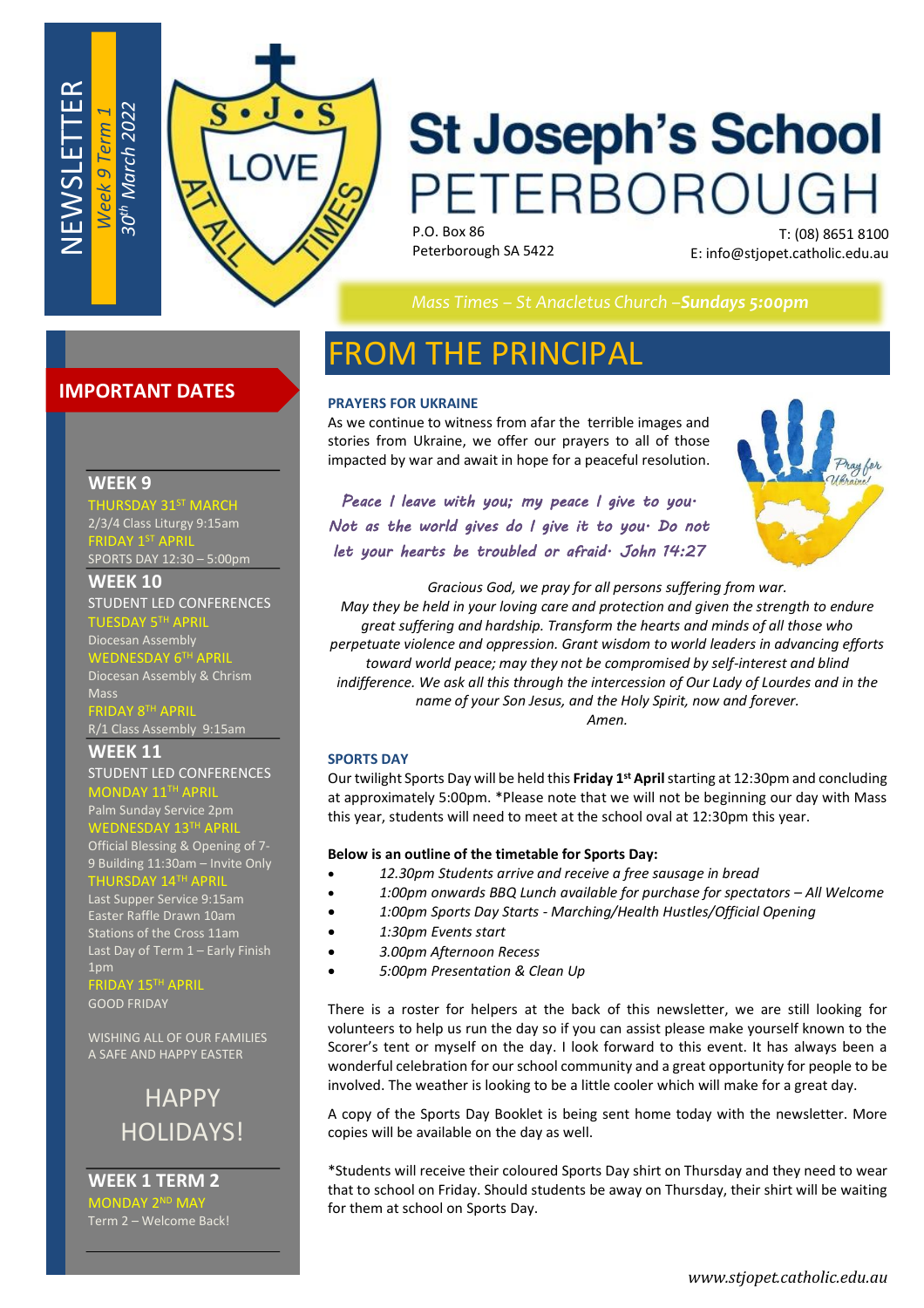#### **STUDENT LED CONFERENCES**

You will have received a letter home this week regarding student led conferences which will be held in Week 10 and 11. Please complete the meeting time sheet and return to school (if you have not already) as soon as possible. We look forward to the opportunity to discuss your child's learning and achievements. Please note that your child is expected to attend these conferences as they will be sharing their learning with you. An opportunity will be provided to talk with your child's teacher alone within the allocated interview time if needed.

#### **SCHOOL BOARD AGM**

The School Board is an essential part of the school community. It sets direction for the school in the best interests of the students. Thank you to those who attended the School Board AGM in Week 8, although it was very disappointing that more parents didn't attend given that there were plenty of people present at school pick up and the meeting was held straight after school.

I congratulate the members of the School Board and look forward to working in partnership with them throughout 2022 to benefit the students of St Joseph's School.

#### **SCHOOL BOARD MEMBERS**

*Elected Members Kelly Limburg Tanya Limburg Daniel Cherry Jenny White Nicole Lock*

*Ex-Officio Members Fr Ramel Morales (President) Bec Fahey (Principal)*

*Elected Members Jasmine Wardrop (Staff Rep)*

All elected members are continuing their involvement on the School Board and no new members were nominated. Thank you to our Board members for continuing their commitment to our school.

#### **OFFICIAL BLESSING & OPENING OF TENISON WOODS CENTRE**

After having to postpone our original date of Feb  $4<sup>th</sup>$ , we have been able to reschedule and our special event to officially bless and open the Secondary building, Tenison Woods

Centre will take place on Wednesday April 13th (Week 11). Due to current Covid restrictions we are limited to the number of people that can attend the event and therefore it will be an **invitation only event**. There will be special guests from The South Australian Commission for Catholic Schools, Catholic Education South Australia, the Project Team that worked with us throughout the whole journey, and community representatives. School Board members have been invited as well as parents of Year 7 & 8 students.

For any parents interested in having a tour of the new building, we hope that in Term 2 we will be able to host parents more easily indoors and will offer opportunities for people to tour the Secondary component of our school.

#### **SCHOOL SPORTS CARNIVALS**

Unfortunately the Department for Education made the tough decision to cancel all remaining sports carnivals for Term 1, therefore our SAPSASA Knockout Basketball Competition was cancelled, this was supposed to take place today. We look forward to an opportunity to compete at this carnival if it is rescheduled later in the year.

On Monday, a small group of 13 students from Yr 3-6 represented our school at the South Australian Catholic Primary Schools Swimming Carnival in Clare. This is a new carnival in its 2<sup>nd</sup> year of being hosted in Clare, allowing us an opportunity to attend. Our students nominate themselves to try out various strokes that they are not overly confident in. All students were fabulous and had such a terrific 'can do' attitude. They all cheered each other on and each student came home with at least one ribbon and we placed 5<sup>th</sup> overall. Well done to all students and we look forward to having another go next year  $\odot$ 



#### **EASTER RAFFLE**

Don't forget that we are collecting donations for the annual Easter Raffle. Each family is asked to donate an Easter chocolate or goody, these can be dropped off in the Front Office. There are spare raffle ticket books in the front office if families need more. All ticket books to be returned to school by Fri 8th April even if they haven't been sold.

*- Bec Fahey*

**Our Catholic Identity**

#### **GOSPEL VALUE**

Freedom

Freedom allows the capacity to face and learn from mistakes and failures. Students need to be helped to be more capable of accepting responsibility for their lives and of courageous, compassionate and generous service.

#### **JOSEPHITE VALUE**

Simplicity

In the spirit of Mary MacKillop, we are called to live simply, in mind and heart, to travel lightly and to make room for all because we are not encumbered with too much nor desire to have it all.

# **Our Values**

**VALUES** – what is important to us

Learning At St Joseph's School it is important to us that all educators of our school community:

• Are able to express their creativity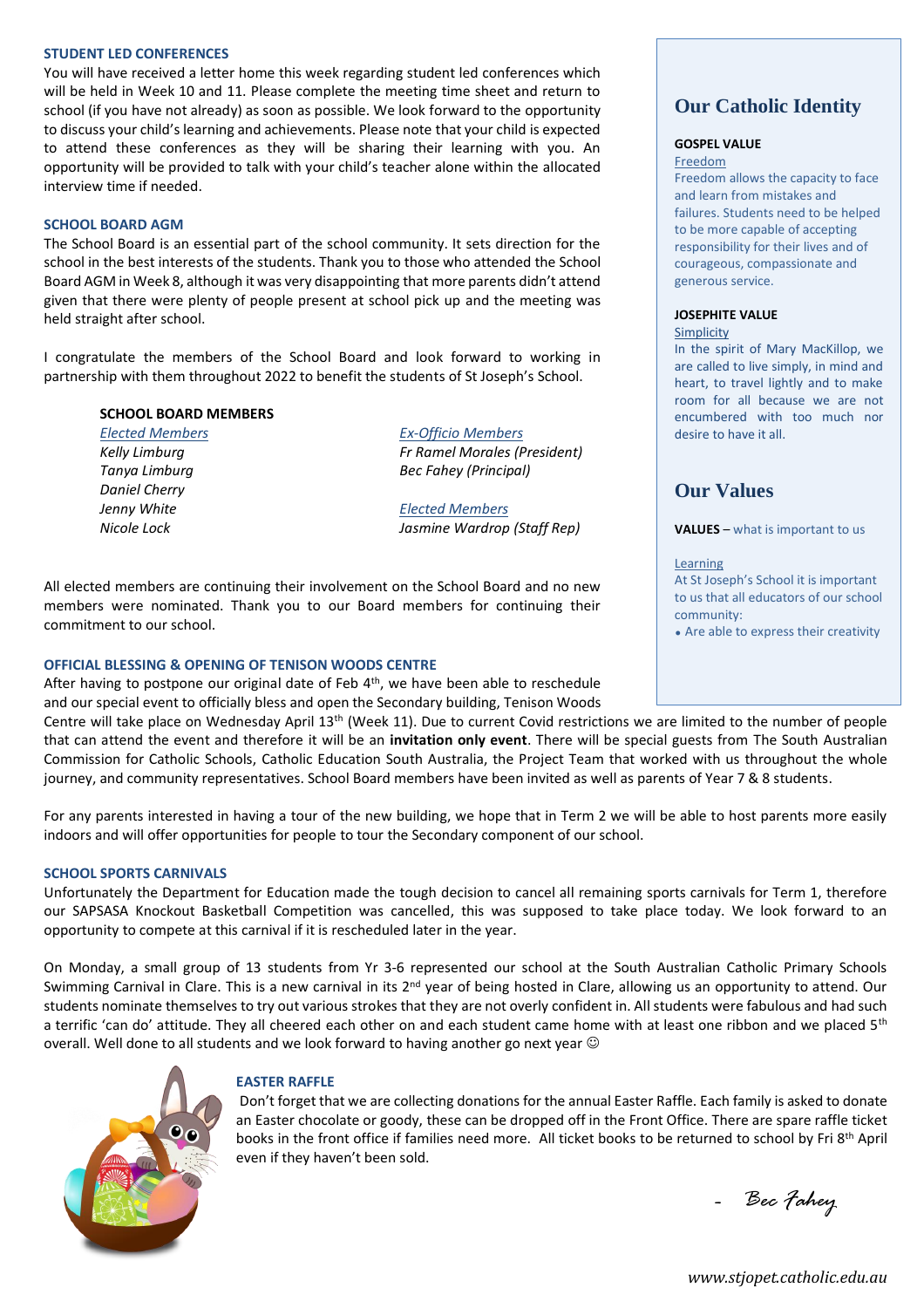# CATHOLIC IDENTITY

#### **FISH FRIDAYS**

Our last Fish Friday will be held in Week 10. On Fish Fridays, students can purchase **2 fish fingers and a bowl of rice for \$2** instead of the normal sausage in bread. **Fruit boxes are still available for \$1 or flavoured milk for \$2.**







## **4 th WEEK OF LENT (Week beginning 28th March)**

In the fourth week of Lent, we learn about Rosalie, who lives with her husband and seven children in the Democratic Republic of Congo. Forced to join the army when she was just 15-years-old, Rosalie experienced significant trauma and hardship during her years in the military. After she was demobilised from the army, Rosalie, like other ex-combatants, was left to fend for herself in the community.

With your generous support and through Caritas Australia's partners, the Catholic Agency for Overseas Development (CAFOD) and Caritas Bukavu, Rosalie was able to

connect with other members of her community and participate in business skills training to help her to reintegrate into society.

She joined a savings group which helped her with a loan to start her own small business selling second-hand shoes and natural remedies.

"I can eat, dress, maintain my health and help others. My children study and manage to eat twice a day. I have learnt to work hand-in-hand with other members of the community. Really, there is more joy in sharing with others." - Rosalie Watch a short film about Rosalie's story [here.](https://www.caritas.org.au/project-compassion/rosalie-story-video)

#### **5 th WEEK OF LENT (Week beginning 4 th April)**

In the fifth week of Lent, we learn about Shaniella who is attending a vocational school in the Solomon Islands supported by Caritas Australia Solomon Islands (CASI).

Not long after Shaniella started, the school was hit by a landslide, flooding, and a cyclone, all in quick succession.

With your kind support, CASI helped install water tanks, restoring clean water access to nearby schools, health centres and the wider community. Training was held in agricultural skills to help boost the school community's food security, as well as in environmental risk management and emergency responses.

Now, Shaniella can complete her skills training, with enough water and food to eat, and improved sanitation. She is improving her ability to earn an income, learning skills

which will expand her job opportunities. Students are also better prepared to respond when disaster strikes.

Watch a short film about Shaniella's story [here.](https://www.caritas.org.au/project-compassion/shaniella-story-video)

### **PROJECT COMPASSION**

Just a reminder to continue to donate using your Project Compassion boxes at home. *Please return your boxes to* 

### *the front office by the end of this term.*

### **MINI VINNIES – FUNDRAISER FOR UKRAINE**

As part of our St Joseph's Day celebrations on Friday of Week 7, the Mini Vinnies group thought that it would be a great opportunity to raise some money for Caritas Australia's Urgent Appeal for Ukraine. Students and Staff were invited to wear casual / coloured clothes for the day and to donate a minimum gold coin to the appeal for Ukraine. All of our students have shown interest and concern about the War evolving in Ukraine and the impacts that are happening for the people of Ukraine.

Through this fundraiser, we raised \$170 for the appeal. This can provide a social worker for one week to support displaced families.

Thank you to everyone that supported this important fundraiser.

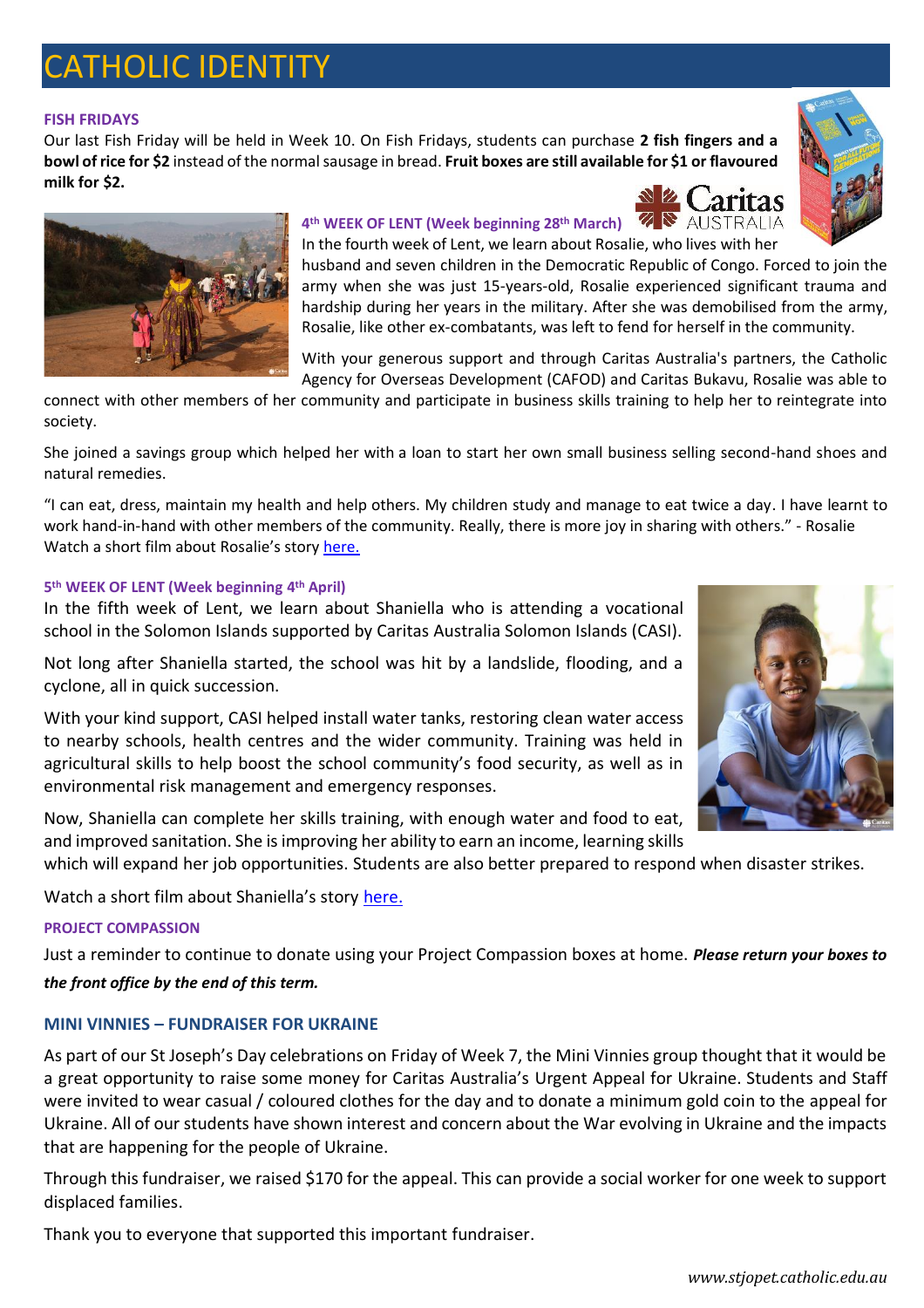# SCHOOL NEWS

## **2/3/4 CLASS NEWS**







As a class we are loving the learning and engagement that is evident in our word study time. We participate in activities daily that support us to be confident and capable readers, writers, and spellers.







It's all about Number in the 2/3/4 class this term. Concepts such as partitioning and place value are learnt in many hands-on ways.



In Design + Tech we are creating Marble Runs… Keep an eye on Seesaw for the finished products  $\odot$ 



- *Nicki Morgan & Kylie Wells*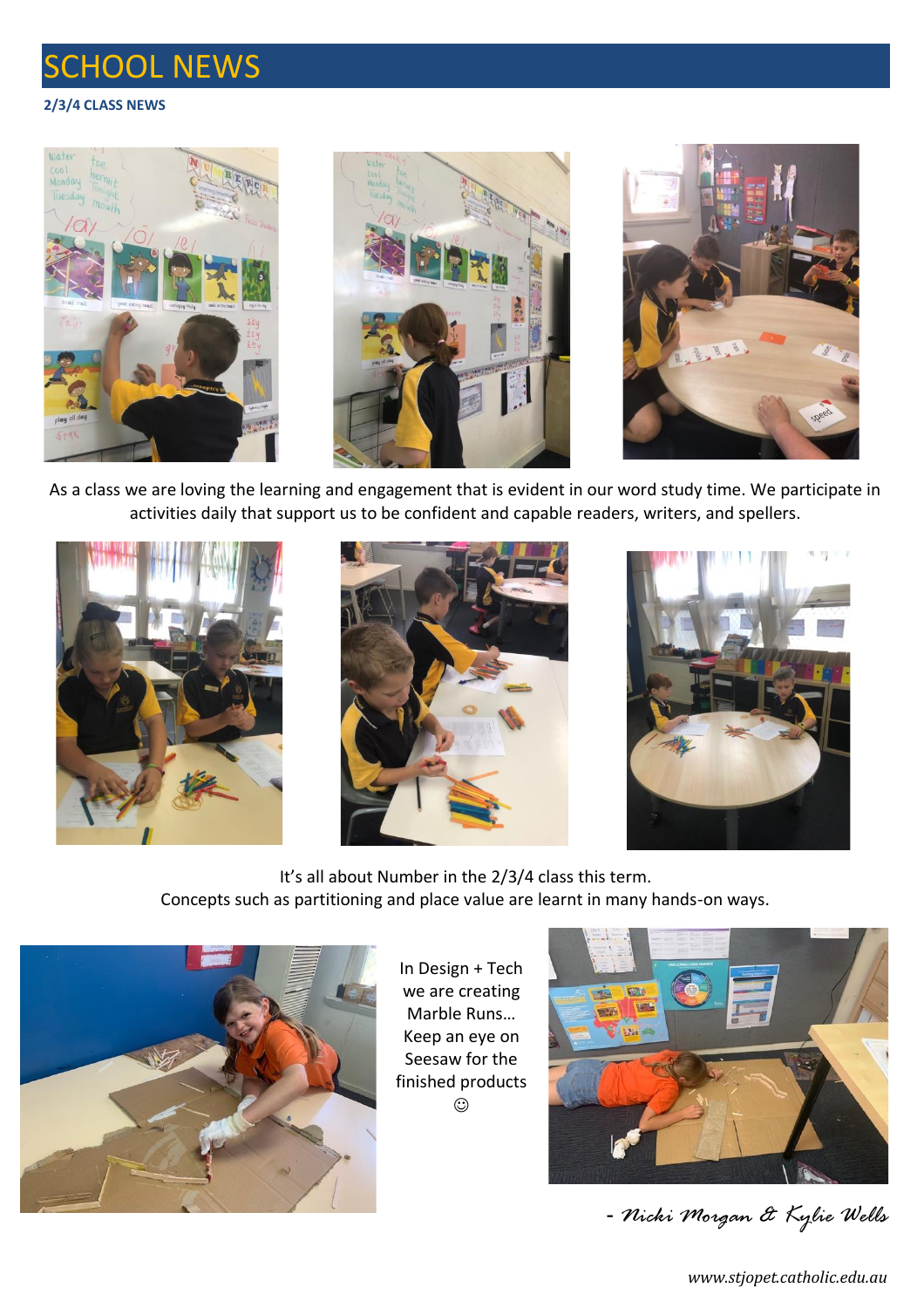# **ARENTS & FRIENDS NEWS**

### **KIDS CAFÉ**

Please fill out the below table if you are able to help with Kid's Café and return to the front office. Thanks for your support.

To place an order for Kid's Café simply write your child's name on a bag/envelope with your child's order. Please provide the correct money for your order if possible. These need to be placed in the classroom lunch basket. A canteen price list is available from the front office. Friday prices are below:

**SAUSAGES** \$2 each (sauce free) **FRUIT BOXES** \$1 each

| KIDS CAFÉ VOLUNTEERS - Term 1 |                |           |                |      |                       |                                 |  |  |  |
|-------------------------------|----------------|-----------|----------------|------|-----------------------|---------------------------------|--|--|--|
|                               | <b>CANTEEN</b> |           | <b>CANTEEN</b> |      | <b>SAUSAGE SIZZLE</b> |                                 |  |  |  |
|                               |                | (Mondays) | (Wednesdays)   |      |                       | (Fridavs)                       |  |  |  |
| WEEK <sub>9</sub>             |                | 28/3      |                | 30/3 |                       | 1/4                             |  |  |  |
|                               | Deb O'Dowd     |           | Katrina Hill   |      | <b>SPORTS DAY</b>     |                                 |  |  |  |
| WEEK 10                       |                | 4/4       |                | 6/4  |                       | 8/4                             |  |  |  |
|                               | Deb O'Dowd     |           | Katrina Hill   |      | Rotary Club           |                                 |  |  |  |
| <b>WEEK 11</b>                |                | 11/4      |                | 13/4 |                       | <b>GOOD FRIDAY - NO CANTEEN</b> |  |  |  |
|                               | Deb O'Dowd     |           | Katrina Hill   |      |                       |                                 |  |  |  |

### **EASTER RAFFLE**

This year we will again be having our annual Easter Raffle. Each family is asked to sell tickets and to donate *AN EASTER CHOCOLATE / EASTER GOODY.*





Donations can be dropped off at the Front Office anytime from now until Monday 11<sup>th</sup> April.

Each family will have received their raffle book and some families have already sold theirs and collected more! Tickets are sold for \$1.00 each.

Please return ticket stubs and money to school by **Friday 8th April**. The raffle will be drawn after the Last Supper Liturgy on Thursday April 14<sup>th</sup> at approximately 10:00am.

# COMMUNITY NEWS

### **SCHOOL FACEBOOK PAGE**

Don't forget that you can also keep up to date with what is happening in our school by liking us on Facebook. Our Facebook page is regularly updated with useful information, photos, videos, etc. Simply click on the following link or type it into your web browser <https://www.facebook.com/StJosephsSchoolPeterborough>





# **SCHOLASTIC BOOK FAIR**

This year we made a new sales record, selling **\$2150** worth of books! Woo hoo! Well done everyone, thanks to your purchases we were able to spend \$321.00 on new books from the fair and could put \$216.00 cash towards our Library budget to purchase further resources during the year. Our four student winners of a \$20 voucher were: Isabella Munro, Max Lock, Madison Poltorasky & Jacob Limburg. Congratulations to the lucky winners!

### **Next Book Fair begins October 17th 2022**